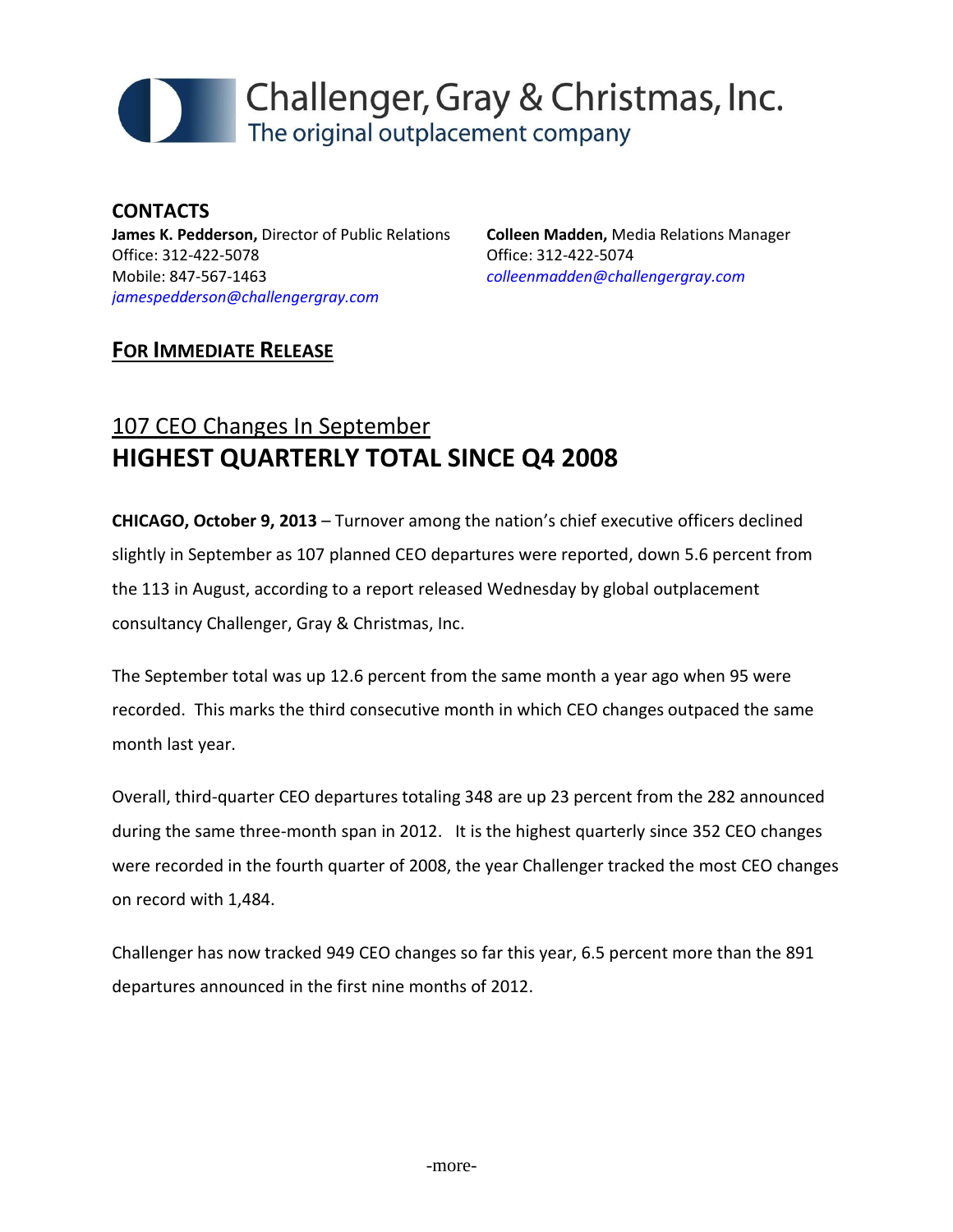Amid significant changes in the health care landscape, due to the Affordable Care Act and other factors, this sector led all industries in third-quarter CEO turnover with 78, including 26 in September. This marks the highest quarterly total for health care on record. To date, health care organizations have seen 195 CEO changes, 47 percent more than the sector with the next heaviest turnover (government/nonprofit, 133).

"The changes to Medicaid and Medicare reimbursements, coupled with the implementation of the Affordable Care Act, are contributing to the shake-up in leadership. It is not just hospitals and health systems that are being impacted; we are seeing a lot of CEO moves at health technology firms, medical device companies, and pharmaceutical companies. Many of these organizations are looking for CEOs better equipped to navigate through this period of tumult and uncertainty," said John Challenger, chief executive officer of Challenger, Gray & Christmas.

Well behind health care's 26 September CEO changes, computer firms followed with 12 CEO changes during the month, bringing the quarterly total to 38. The financial industry saw 11 chief executive changes in September, contributing to the 41 tracked in the third quarter. Government/Non-Profit entities also announced 11 CEO changes in September and 55 for Q3.

Resignation was the most oft-cited reason for departure in September, with 34 CEOs resigning. This brings the year-to-date total for resignations to 273. Another 21 CEOs stepped down into other chief-level or board position last month. Nineteen CEOs retired and 15 found new positions in other companies.

# # #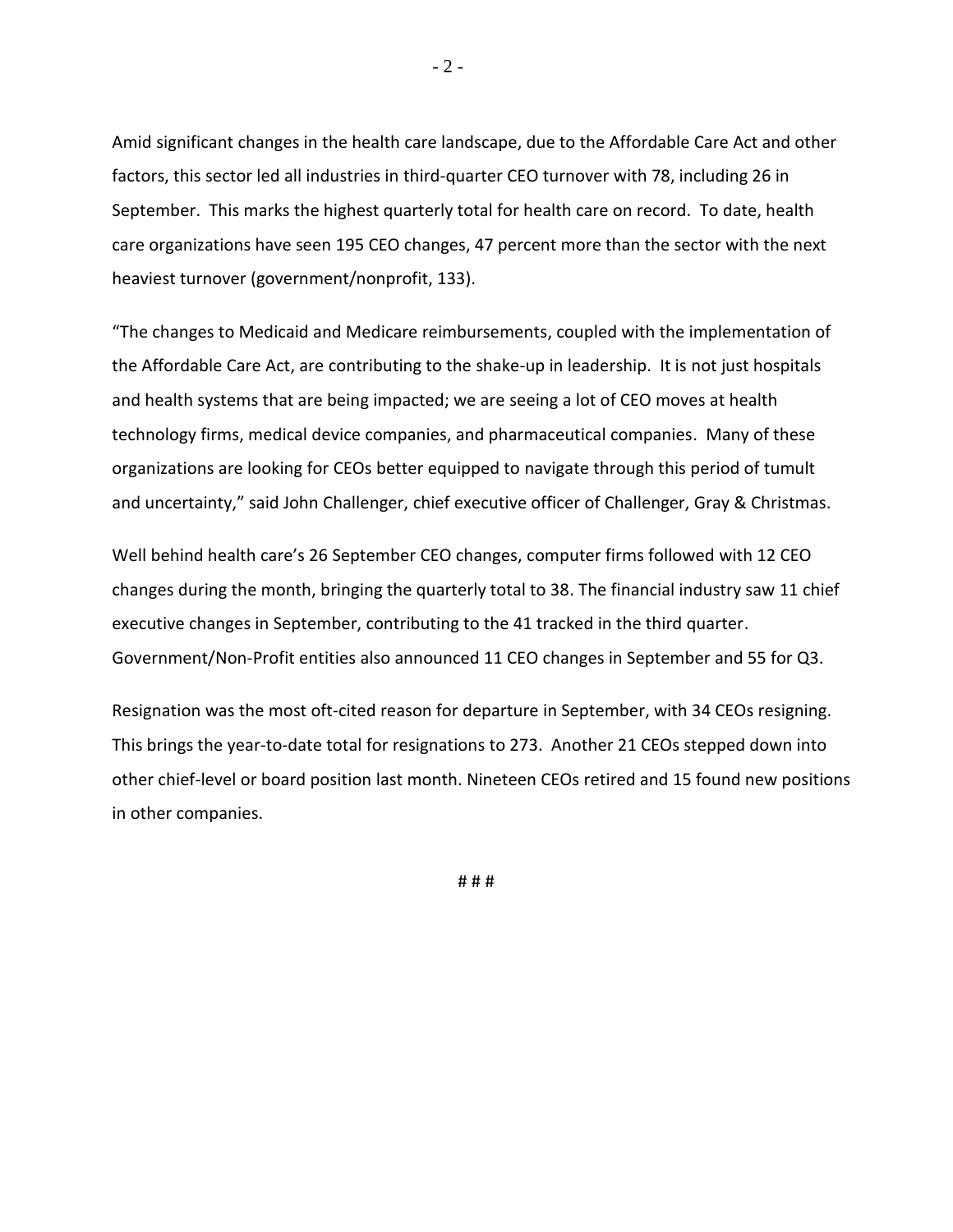### **CHIEF EXECUTIVE DEPARTURES**

|                 | 2013 | 2012   | 2011  | 2010  | 2009  | 2008  | 2007  |
|-----------------|------|--------|-------|-------|-------|-------|-------|
| January         | 113  | 123    | 96    | 89    | 113   | 134   | 114   |
| <b>February</b> | 110  | 104    | 92    | 132   | 82    | 114   | 127   |
| <b>March</b>    | 86   | 94     | 99    | 119   | 114   | 123   | 103   |
| <b>April</b>    | 94   | 90     | 103   | 101   | 78    | 112   | 126   |
| May             | 104  | 99     | 103   | 125   | 115   | 115   | 144   |
| June            | 94   | 99     | 113   | 107   | 105   | 126   | 105   |
| July            | 128  | 83     | 104   | 88    | 126   | 124   | 88    |
| <b>August</b>   | 113  | 104    | 104   | 95    | 101   | 144   | 124   |
| September       | 107  | 95     | 108   | 111   | 105   | 140   | 112   |
| <b>October</b>  |      | 108    | 91    | 81    | 89    | 125   | 96    |
| <b>November</b> |      | 112    | 82    | 79    | 94    | 104   | 132   |
| <b>December</b> |      | 103    | 83    | 107   | 105   | 123   | 85    |
| <b>TOTAL</b>    | 949  | 1,214  | 1,178 | 1,234 | 1,227 | 1,484 | 1,356 |
|                 |      | $\sim$ |       |       |       |       |       |

**Challenger, Gray & Christmas, Inc.©**

### **CHIEF EXECUTIVE DEPARTURES**

**Public vs. Private**

|         | 13-September | <b>2013 YTD</b> | <b>2012 YTD</b> |
|---------|--------------|-----------------|-----------------|
| Private | 86           | 755             | 477             |
| Public  |              | 194             | 132             |

**Copyright 2013 Challenger, Gray & Christmas, Inc.**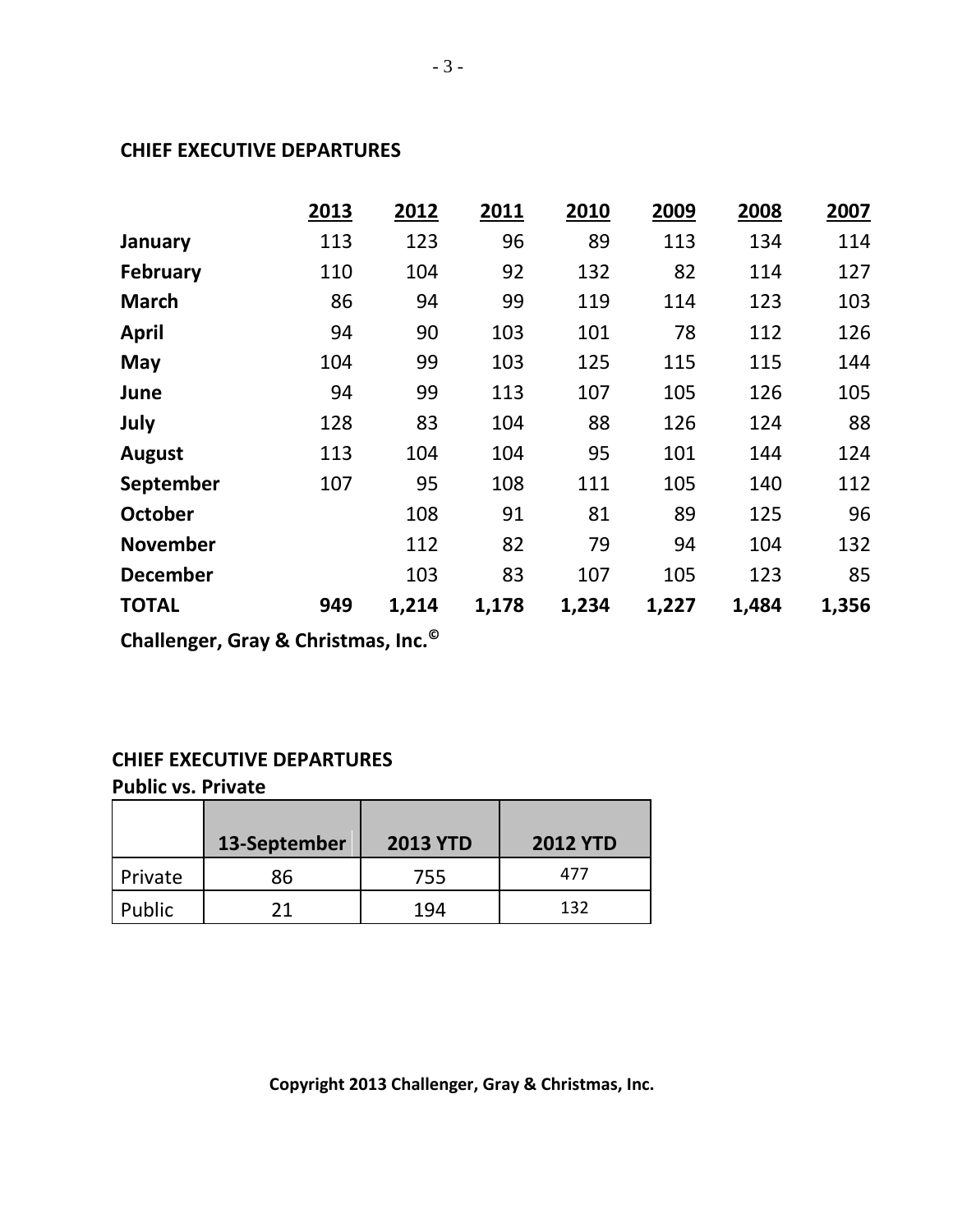## **CEO DEPARTURES By Industry**

|                             | 12-Sep         | 13-Aug         | 13-Sep         | <b>12-YTD</b>  | <b>13-YTD</b>  |
|-----------------------------|----------------|----------------|----------------|----------------|----------------|
| Aerospace/Defense           |                | 1              | 1              | 9              | 9              |
| Apparel                     |                | $\overline{1}$ | $\overline{1}$ | $\mathbf{1}$   | 6              |
| Automotive                  | $\mathbf{1}$   |                |                | 14             | 9              |
| Chemical                    | $\mathbf{1}$   |                | $\overline{2}$ | 7              | 4              |
| Commodities                 |                | $\overline{1}$ | $\mathbf{1}$   | $\overline{2}$ | 5              |
| Computer                    | 12             | 11             | 12             | 93             | 100            |
| Construction                |                |                | $\mathbf{1}$   | 11             | 8              |
| <b>Consumer Products</b>    | $\mathbf{1}$   | $\overline{1}$ | $\overline{1}$ | 20             | 16             |
| Electronics                 | 3              | $\overline{2}$ | $\overline{2}$ | 23             | 16             |
| Energy                      | 5              | 6              | 5              | 41             | 36             |
| Entertainment/Leisure       | 3              | 4              | 3              | 33             | 36             |
| Financial                   | 12             | 11             | 11             | 83             | 114            |
| Food                        | $\overline{1}$ | 5              | $\overline{2}$ | 19             | 31             |
| Government/Non-Profit       | 11             | 24             | 11             | 120            | 133            |
| <b>Health Care/Products</b> | 21             | 18             | 26             | 182            | 195            |
| <b>Industrial Goods</b>     | 4              | 5              | 4              | 24             | 28             |
| Insurance                   | $\mathbf{1}$   | $\overline{1}$ | $\mathbf{1}$   | 18             | 12             |
| Legal                       |                |                |                |                | $\overline{4}$ |
| Media                       | $\overline{2}$ | $\overline{2}$ | 7              | 24             | 27             |
| Pharmaceutical              | 4              | 9              | $\overline{2}$ | 35             | 34             |
| <b>Real Estate</b>          | $\overline{1}$ | 4              | $\overline{2}$ | 11             | 20             |
| Retail                      | 5              |                | 6              | 30             | 29             |
| <b>Services</b>             | $\overline{2}$ | 3              | $\overline{1}$ | 47             | 28             |
| Telecommunications          | $\mathbf 1$    | $\overline{2}$ | 3              | 10             | 22             |
| Transportation              | $\overline{2}$ | $\overline{2}$ |                | 22             | 17             |
| Utility                     | $\overline{2}$ |                | $\overline{2}$ | 12             | 10             |
| <b>TOTAL</b>                | 95             | 113            | 107            | 891            | 949            |

**Copyright 2013 Challenger, Gray & Christmas, Inc.**